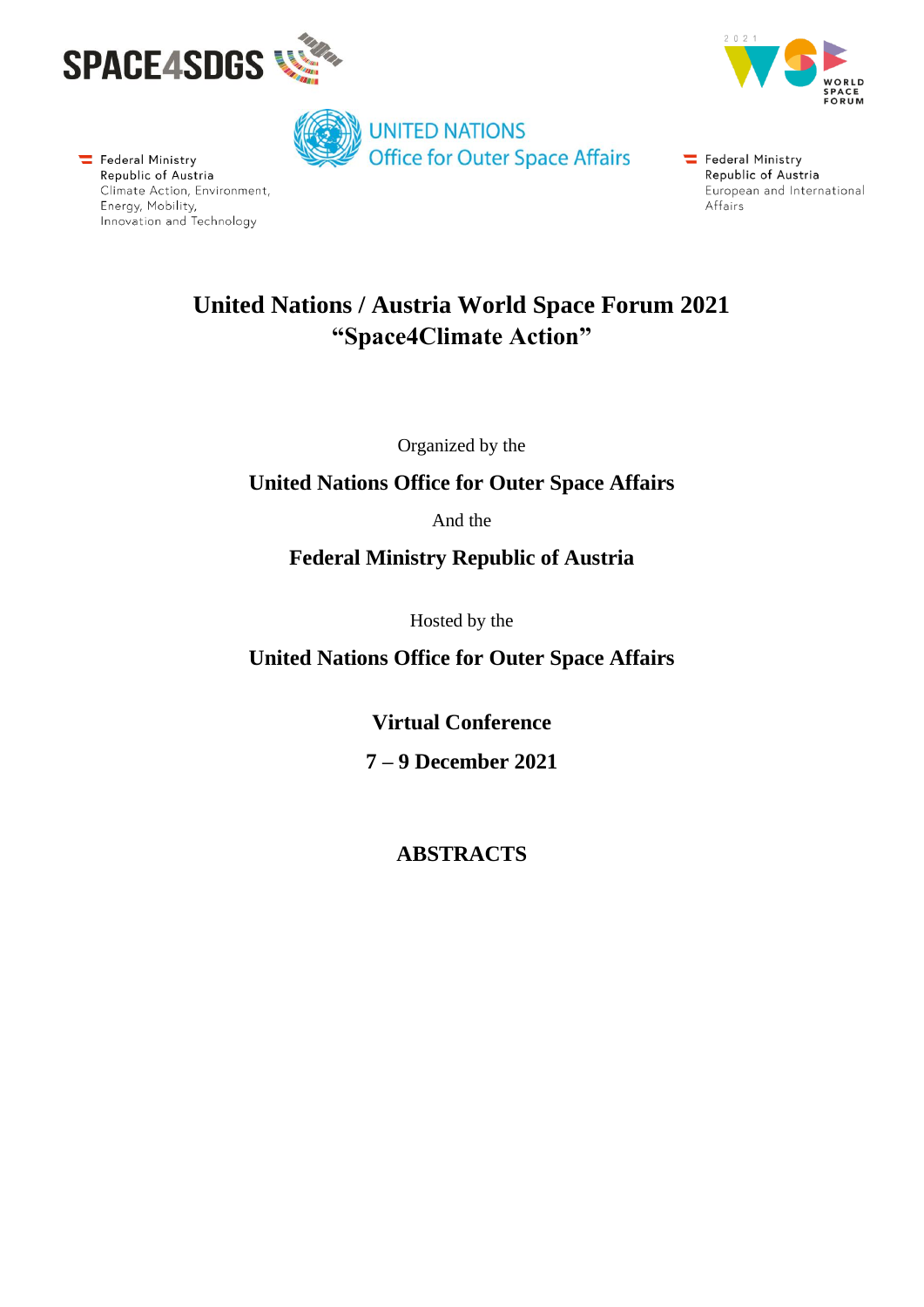

# **Contents**

| Bringing the benefits of Space with Integration of Indigenous Knowledge in support of SDG13  4   |
|--------------------------------------------------------------------------------------------------|
| SESSION III: SPACE-BASED SOLUTIONS FOR CLIMATE ACTION - WHERE ARE THE                            |
|                                                                                                  |
|                                                                                                  |
| Prevention of natural disasters, threats and risks, through immediate satellite mapping in South |
|                                                                                                  |
|                                                                                                  |
|                                                                                                  |
| Towards the establishment of a global e-Biodiversity network for Sustainable Development Goals   |
|                                                                                                  |
| SESSION V: RECOMMENDATIONS, INNOVATIVE AND NEW APPROACHES 9                                      |
|                                                                                                  |
| Sky Indicators x Climate: A Noctilucent Cloud Observation Approach Toward Climate Monitoring 10  |
|                                                                                                  |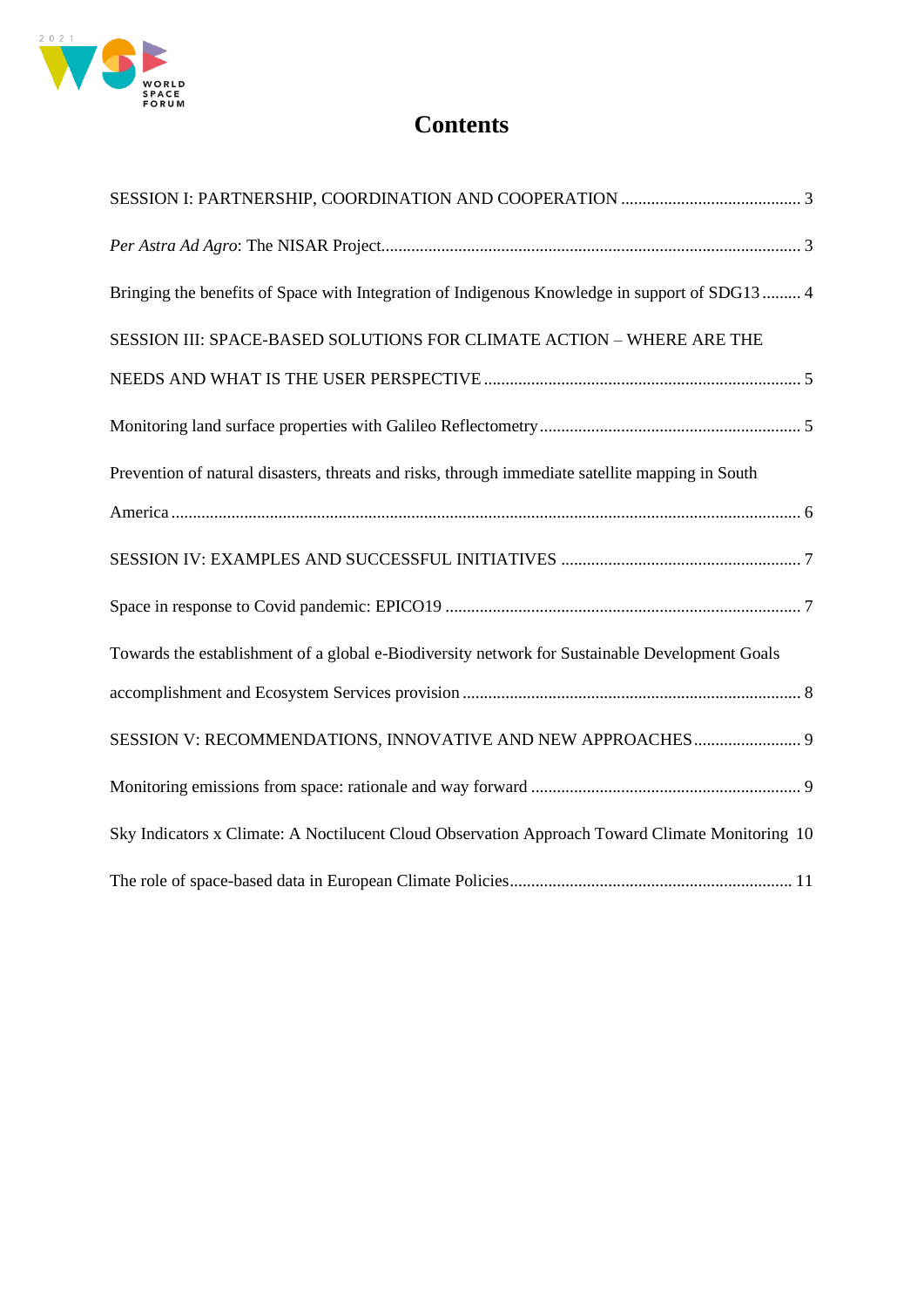

## <span id="page-2-1"></span><span id="page-2-0"></span>**SESSION I: PARTNERSHIP, COORDINATION AND COOPERATION**

#### *Per Astra Ad Agro***: The NISAR Project**

Sanchi DHAMIJA Dispute Resolution Associate MV Kini & Co. (Law Firm) [sanchi27dhamija@gmail.com](mailto:sanchi27dhamija@gmail.com) India

**Abstract**

The NISAR Project, a portmanteau of NASA-ISRO and SAT (Synthetic Aperture Radar), its name being symbolic to the joint efforts carried out by the United States of America and India, aims to launch a satellite in the year 2023 to map the various climatic changes observable on the Earth's crust. The Satellite shall be equipped with the largest reflector antenna that neither of the Agencies has launched till date. According to the official website of the NISAR Project, it aims to provide an 'unprecedented' view of the Earth, owing to the latest technological innovations it encapsulates in its structure. The prospective data to be collected by the Satellite shall enable better mapping of the slightest changes on the Earth's outer layer, which shall further help in (*inter alia)* better managing of our limited natural resources and better responsive planning for future hazardous events. It shall also be equipped with issuing of warning signals for volcanic eruptions, melting ice caps, rising sea levels, and depleting groundwater levels. Apart from this, the Satellite shall also keep a track on vegetation and its transition and movement across the globe. This inter-agency Project has a huge significance, particularly from a socialistic perspective.

A Report released in September, 2021, by the Indian Agriculture and Allied Industries Industry, reflected that around 58% of the total population of India is dependent upon the Agricultural Sector as a primary source of income. Though the majority of the Indian population depends upon this sector, certain issues such as mapping of groundwater levels, and the effects of climatic change on vegetation, are still a major cause for concern with our farmers. The data collected by the Satellite shall be beneficial to farmers, specially who are the backbone of majorly agrarian-based economies. It shall also prove to be significant for policy-makers in better planning of agrarian policies, which shall be based on the best factual data available.

The NISAR Project is a symbolic step which reflects increasing international inter-agency cooperation in mapping the pace and effects of climate change. It also enshrines the goal of socialistic approach in using the space data and its assets, including its sustainable use.

**Keywords:** NISAR Project, Space for Sustainability, Space4Climate Action, space-based applications, socialistic utilization of space data, international cooperation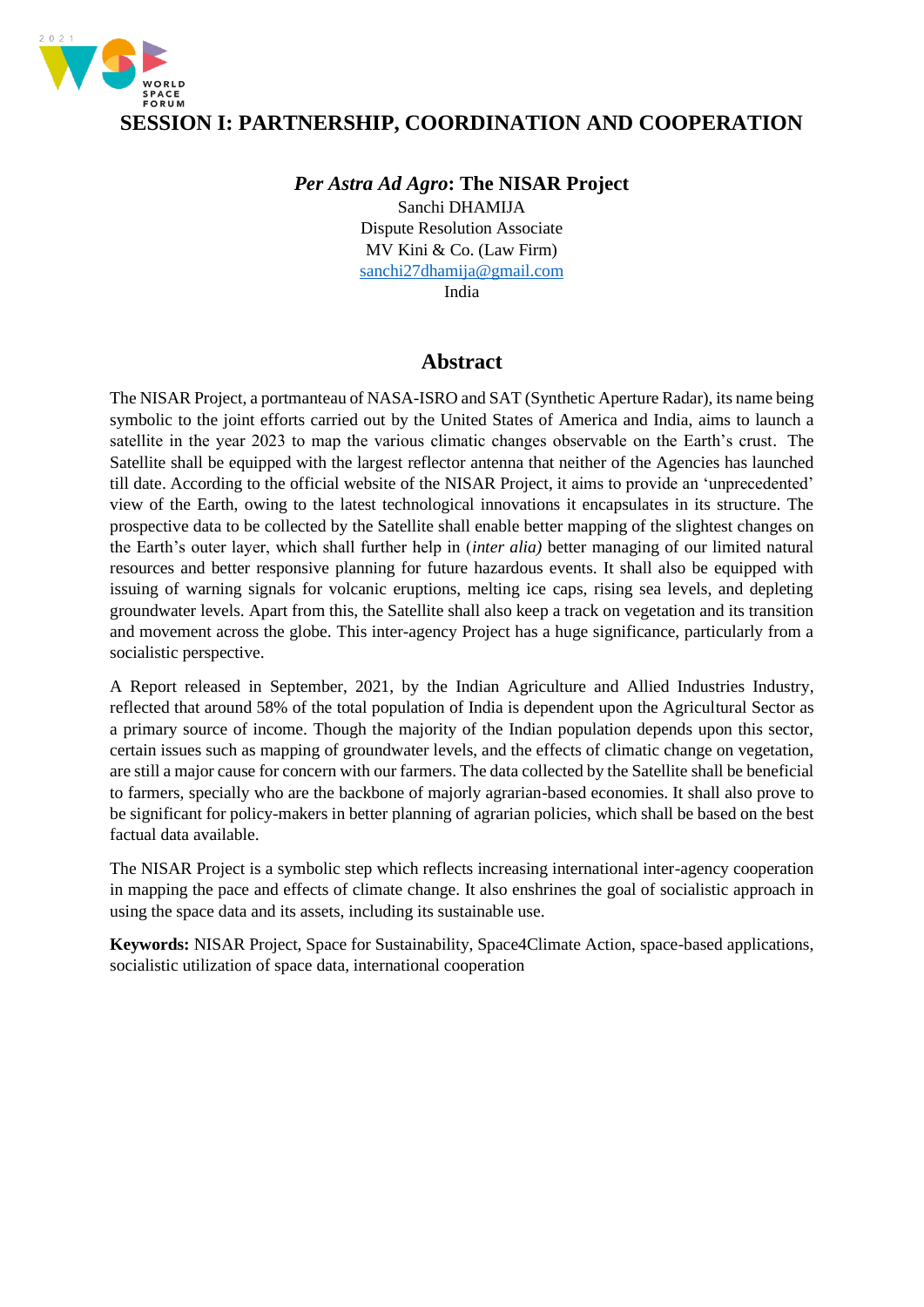

## <span id="page-3-0"></span>**Bringing the benefits of Space with Integration of Indigenous Knowledge in support of SDG13**

Milind Pimprikar Chairman CANEUS International [milind.pimprikar@caneus.org](mailto:milind.pimprikar@caneus.org) Canada

## **Abstract**

With the challenges of accelerated technological inequalities amongst Indigenous Peoples for climate action, there is an urgent need to bridge the gap with the space science and technology communities. The Indigenous knowledge (IK) is valuable and can be further complemented with space-based solutions that focus on ecosystem and environment with great relevance to the civilization. However, there is a need to examine and identify challenges and barriers for Indigenous communities to implement workable and replicable emerging space-based solutions. This presentation highlights examples of series of successful initiatives undertaken during 2020-21 by CANEUS in collaboration and partnership with FILAC (only Indigenous "Inter-Governmental" organization with Permanent Observer representation at the United Nations) and UNOOSA, to help the Indigenous communities bridge the gap using space technologies. CANEUS was the founding partner of UNFCC's Resilience Frontiers Indigenous initiative launched at Songdo, Korea, and invited contributor for space applications to the UN Secretary General's Indigenous Climate Action Summit held at UN-NY on Sept 21-22, 2019. The joint initiatives by CANEUS-FILAC-UNOOSA have been steered using the "Guidance Note for the UN System prepared by the UN Inter- Agency Support Group (IASG) on Indigenous issues" in April 2020, which recommended that the UN system engage with Indigenous Peoples and promotes their participation through traditional knowledge with science experts. Furthermore, these focused activities, covering pilot projects, capacity development training programs, and planned dedicated "Indigenous Knowledge Research Infrastructure (IKRI)", are designed to address challenges covering youth empowerment & entrepreneurship, climate change, food security, ecosystem-based climate risk reduction, amongst others, which are being pursued through FILAC-CANEUS 5-year 2021-2025 cooperation agreement supported by UNOOSA. The results from the completed and ongoing initiatives offer key measurable impacts and recommendations contributing to bridge the space technological and gender inequalities. Based on the lessons learned, this presentation underlines the gaps and barriers and offers potential solutions covering structured framework and mechanisms for integrating IK with space science and technologies for its universal use as one of the key tools.

**Keywords:** Indigenous Knowledge, Technological Inequalities, Youth Empowerment, Integrated Space Solutions, Global partnership, CANEUS-FILAC-UNOOSA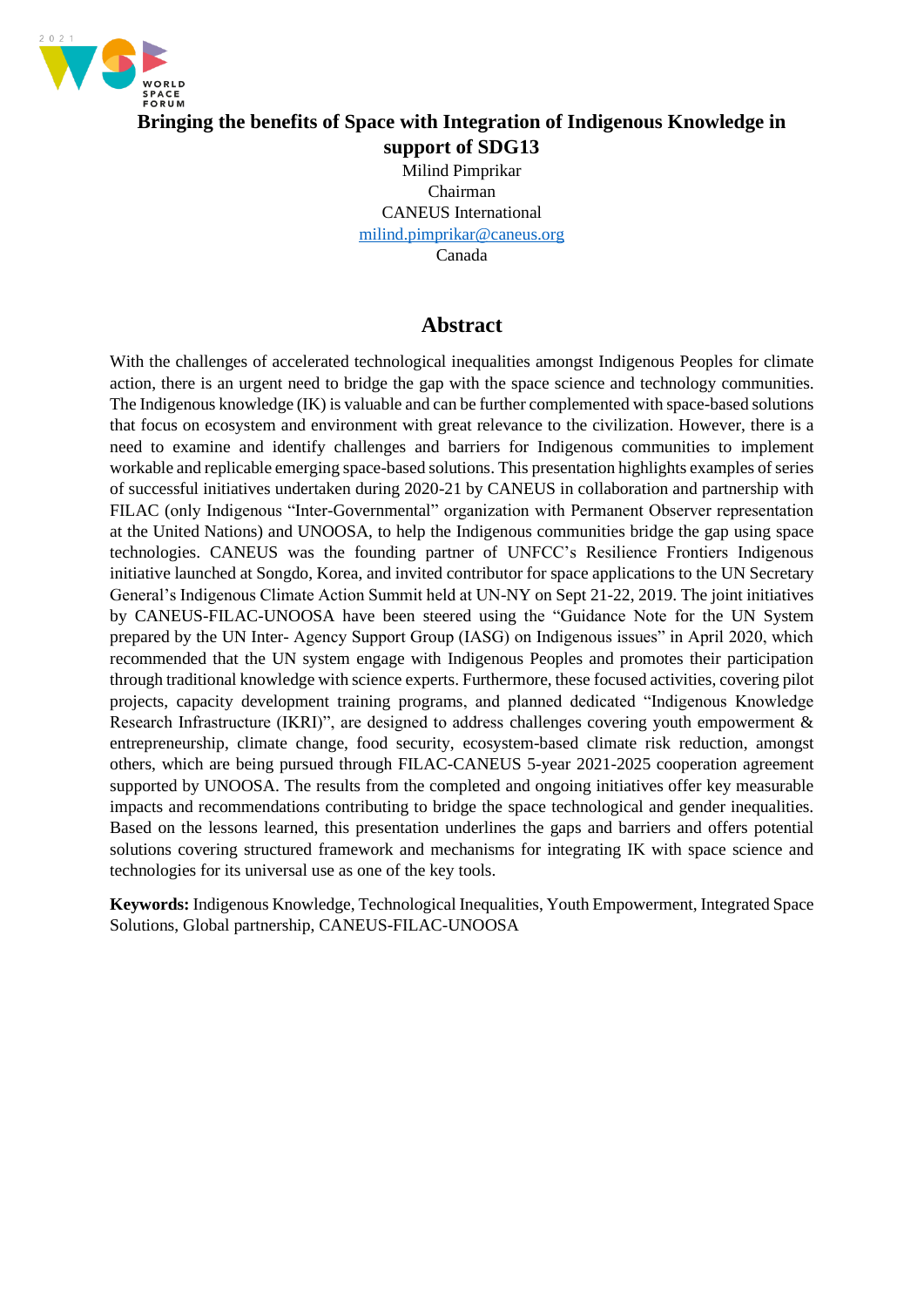

# <span id="page-4-0"></span>**SESSION III: SPACE-BASED SOLUTIONS FOR CLIMATE ACTION – WHERE ARE THE NEEDS AND WHAT IS THE USER PERSPECTIVE**

#### <span id="page-4-1"></span>**Monitoring land surface properties with Galileo Reflectometry**

Andres CALABIA Nanjing University Information Science Technology

[andres@calabia.com](mailto:andres@calabia.com)

China

Iñigo MOLINA Universidad Politécnica de Madrid Spain

#### **Abstract**

Monitoring land surface dynamics is crucial for plant growth and crop yield, as well as for flood/drought, freeze/thaw, and erosion prediction. For instance, soil moisture is a key parameter for planning and managing irrigation strategies, while it simultaneously regulates energy and water exchange between the land and the atmosphere, and other hydrological and climate processes. Land surface dynamics can be estimated locally from a wide variety of direct methods and techniques. However, these traditional methods are expensive and cumbersome over large areas, whereas microwave measurements from unmanned aerial vehicles and satellites have shown numerous advantages, including revisiting time, global coverage, low cost, all-weather measurements, and near real-time data availability. Galileo Reflectometry (Galileo-R) is an innovative Earth observation technology using the signal of opportunity for terrestrial remote sensing, which employs the Earth's surface bouncing of signal transmitted from Galileo satellites to remotely sense geophysical parameters of interface for Earth observation, such as soil moisture, freezing and thawing, forest biomass, inland water and wetlands, etc. A Galileo-R system holds the same geometrical configuration properties of a bi-static radar, providing physical information of a surface, including reflectivity, which allows the assessment of soil dielectric properties and estimation of several land surface parameters. Compared with the traditional monostatic remote sensing, a Galileo-R platform just need to carry a delay/Doppler receiver. These receivers have numerous advantages, including low cost, low mass, and low power consumption. This greatly reduces the costs with respect to traditional techniques, and eases the installation of Galileo-R receivers in any kind of platform (drones, airplanes, satellites, etc.). This project aims to employ Galileo signals for terrestrial remote sensing such as soil moisture and freeze/thaw parameters, and validate and/or combine the resulting output with traditional products. First results for soil moisture and freeze/thaw retrieval using Navstar Global Positioning System (GPS) receivers onboard the Cyclone Global Navigation Satellite System (CYGNSS) satellites have been already published in peer-reviewed academic journals. In our previous work, the reflectivity data from CYGNSS was successfully combined with data from NASA's Soil Moisture Active Passive (SMAP) mission to retrieve soil moisture content (SMC) estimates, and the results were validated with SMAP SMC products [Calabia et al., 2020, doi:10.3390/rs12010122]. The first part of the project will be the installation of a Galileo-R sensor onboard an unmanned aerial vehicle, being an ideal solution for planning and managing irrigation strategies. This low cost application will open the possibility to upgrade to multi-constellation / multi-frequency receivers, and to install a similar receiver in a CubeSat mission. This will be an efficient solution to cover larger regions, ideal for climate change and many other applications. The use of Galileo-R can potentially increase the data coverage and revisiting time that the present techniques offer for terrestrial remote sensing in the microwave domain.

**Keywords:** GNSS-R, Galileo, Soil Moisture, Microwave Remote Sensing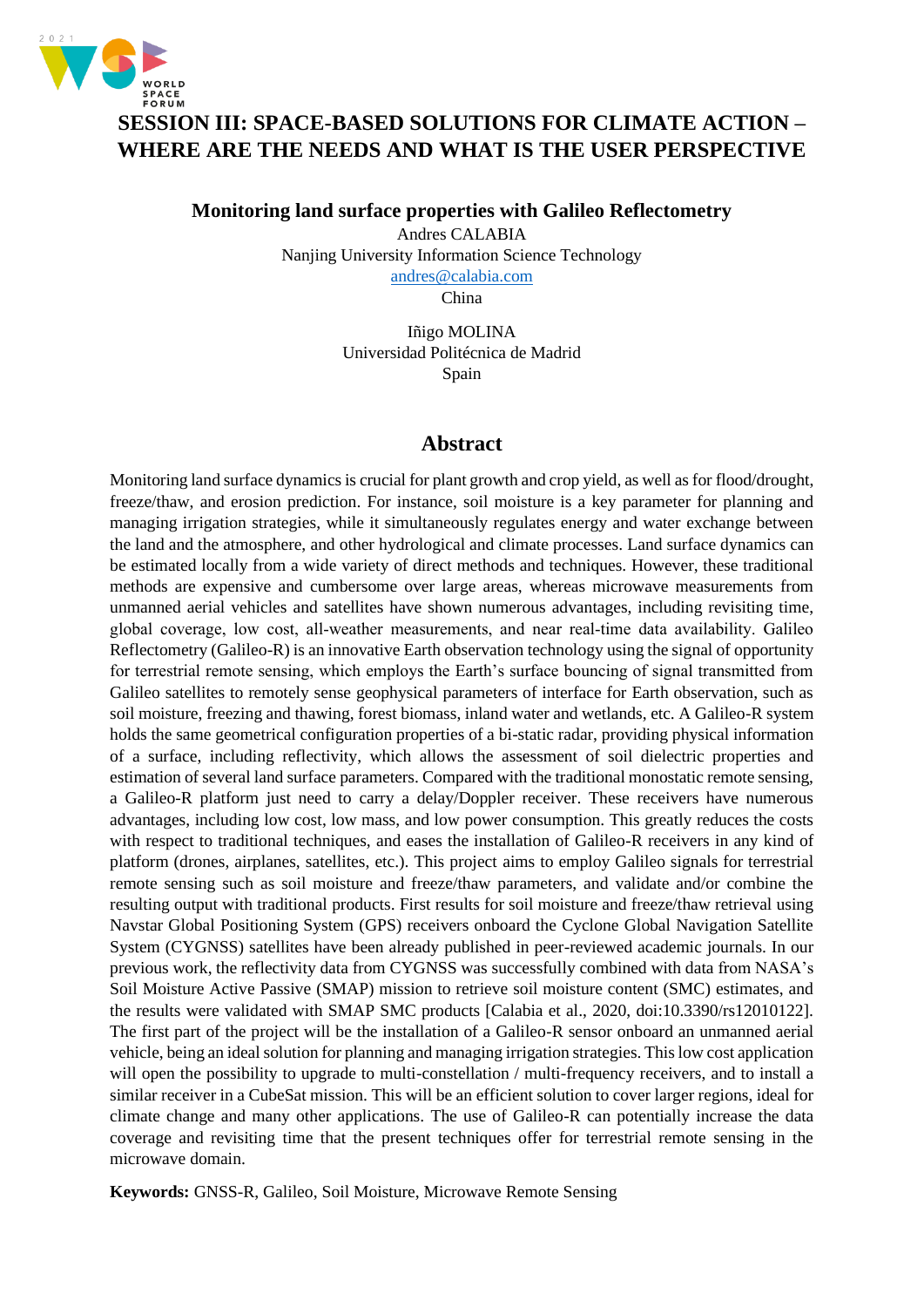

<span id="page-5-0"></span>**Prevention of natural disasters, threats and risks, through immediate satellite mapping in South America**

> Bernarda Loretto SANJINES BALLADARES Project Manager Mayan Space [loretumbler@gmail.com](mailto:loretumbler@gmail.com)  +591 62645247 Bolivia

#### **Abstract**

Earth observation satellites are a valuable tool for understanding dynamic phenomena in the environment. This work seeks to measure, justify, raise awareness and provide information on the causes and effects associated with climate change, approached from the respective satellite mapping, analyzing natural disasters, threats and risks that occur in various areas of the world, especially in fire situations in Bolivia, and South America. The study has evaluated the current situation with respect to satellites, assessing their detection of atmospheric, hydrological, volcanic disasters, and even some threats, as well as the problems that the general population currently faces to act at this time. Due to the shortage of information in the region and in Bolivia, there is a need for satellite images, with the different bands, frequencies, colors, scale, patterns, texture, complementing projects, and working with specialized satellites, such as NOAA / NASA, NOAA-18, NOAA-19, GOES-16 and GOES-17. In order to provide data for the coherent detection of changes and daily interferometry, synthesize the information, launch an audible application that operates immediately, acquiring the information through remote sensing, collecting data from the earth's surface, it will provide the images in perceptible frequencies. The addition of geometric characteristics such as the wind vector will show the classification of coverage in satellite images automatically, in real time, accurately and economically, in addition to saving the information on the situation. Remote sensing and early warning system, with monitoring and focus on the most recurrent fire places, such as fires in the Amazonas, Chiquitania, places with heat waves, droughts, prone to fires, will provide warning information together with the security system, that will help both the different search, assistance, and rescue groups, as well as the knowledge to the general public about their risk areas, areas of natural disasters, as an effective prevention, to avoid the depredation of the forests, the loss of lives and prevent other possible future disasters, thus achieving effective action in these scenarios, ensuring that in each emergency valuable seconds and resources are optimized with respect to the event.

**Keywords:** Cooperation Project with SAR Satellites, Fires in the Chiquitania, Amazonas, Tunari and other places in Bolivia, Space4 Climate Action, Climate Change in South America, Natural Disasters and threat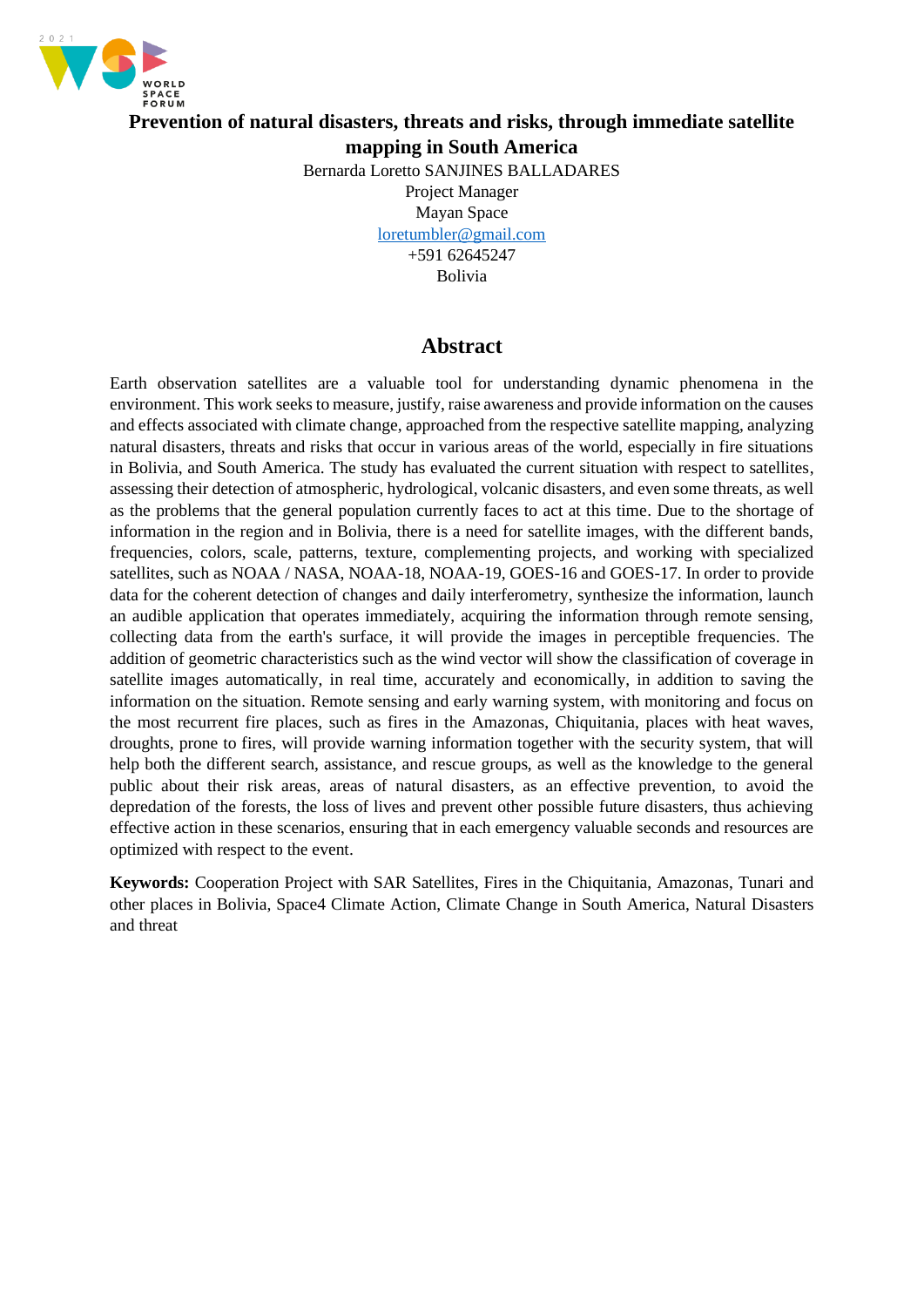

## <span id="page-6-1"></span><span id="page-6-0"></span>**SESSION IV: EXAMPLES AND SUCCESSFUL INITIATIVES**

**Space in response to Covid pandemic: EPICO19** Angela CORBARI Co-Founder and Chief Operating Officer STUDIOMAPP srl [info@studiomapp.com](mailto:info@studiomapp.com) Italy

## **Abstract**

EPICO19 is a European Space Agency demonstrator project designed by a consortium of SMEs, public health authorities and research institutes that developed a Web based GIS (Geographic Information System) DSS (Decision Support System) aiming to support health organisations and decision-makers in their response to pandemics, in this case COVID19. The web service runs an epidemiology model that uses satellite data to derive population mobility indexes combined with environmental-meteorological conditions in order to improve the forecasting accuracy. EPICO19 system is being tested in the Reggio Emilia province (Emilia-Romagna Region-Italy) in close collaboration with the Reggio Emilia Health Authority (Azienda USL di Reggio Emilia). The goal of the project was to: to assess the effect of public health measures according to a what-if approach both in the past and in the future: e.g. modelling what would have happened in the first and second wave identifying the best interventions to better control a possible third wave; to monitor vulnerability and crowding of population through satellite observation, respectively modelling exposure to air pollution and counting and geo-locating vehicles with an AI engine; to implement a DSS (Decision Support System) integrating all the previous functionalities in a single Web-platform. The space data component comprises a CAMS (Copernicus Atmosphere Monitoring Service) forecast and reanalysis service which merges observations either from satellite sensors (e.g, Sentinel-5P) and ground data, combining and modelling them to estimate PM10, PM2.5, NO2 air concentration. Air pollution is then used to assess the vulnerability of the population coupled with the meteorological conditions that may influence the spread of the infection. The novelty of its approach is the use of VHR satellite and aerial imagery, with a ground resolution respectively of 30-50 cm and 11 cm, used to estimate the population exposure. Images were analysed by a deep learning computer vision algorithm developed by Studiomapp that counts the number of cars, busses or trucks so as to assess the presence of people in sites where crowding is expected to occur, such as hospitals, parking lots, supermarkets, working places, train stations, and logistic hubs.

**Keywords:** Space4Climate Action, Space-based applications, SDG3 Good Health and Well-being, Artificial Intelligence, Health, COVID19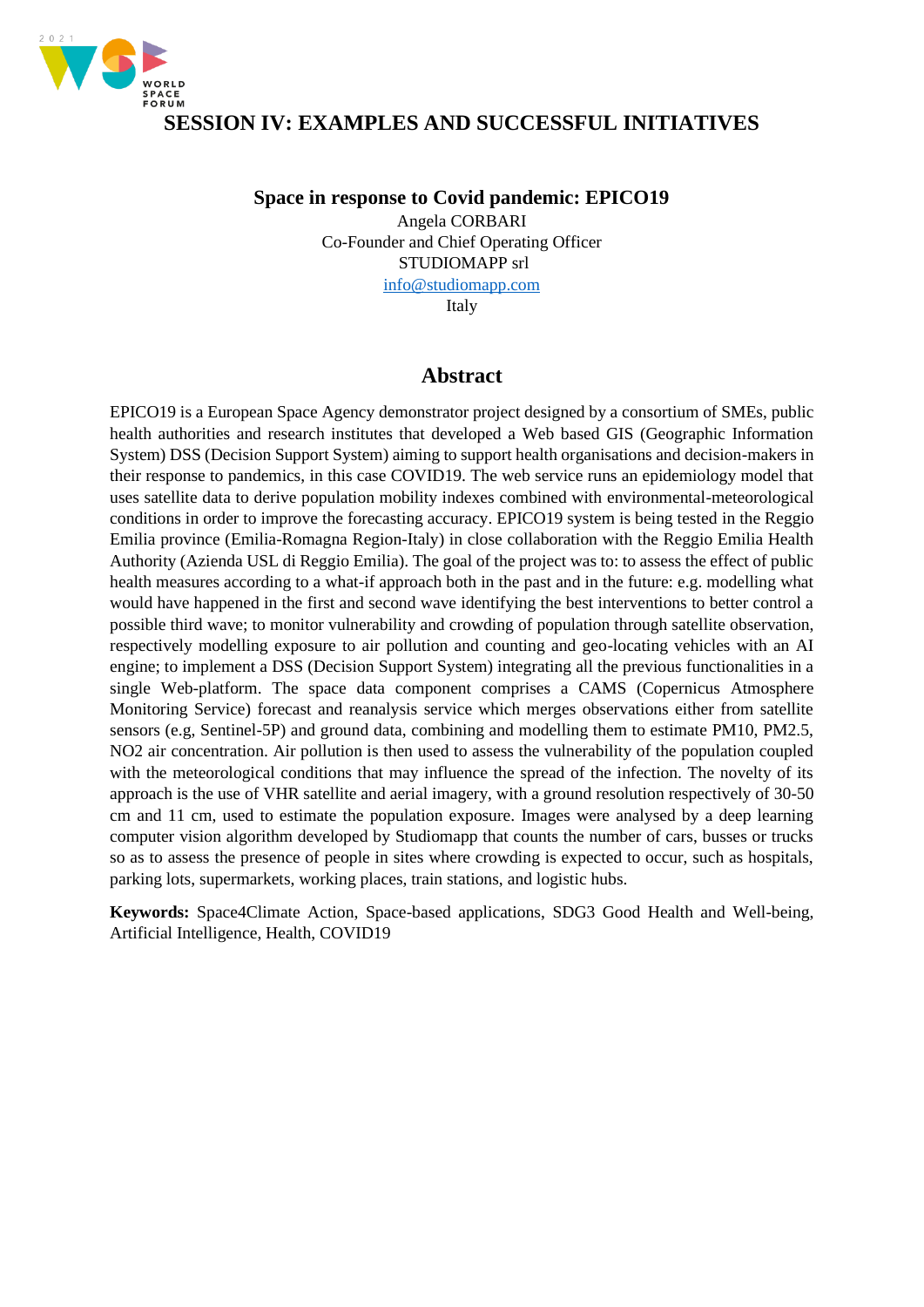

## <span id="page-7-0"></span>**Towards the establishment of a global e-Biodiversity network for Sustainable Development Goals accomplishment and Ecosystem Services provision**

Juan Miguel GONZÁLEZ-ARANDA

Chief Technology Officer of LifeWatch ERIC and ERIC Forum Executive Board Member LifeWatch ERIC e-Science European Research Infrastructure on Biodiversity and Ecosystem Research

[cto@lifewatch.eu](mailto:cto@lifewatch.eu)

Spain

## **Abstract**

The warnings of 15.000 scientists of the United Nations Paris Climate Change Conference (COP21) and subsequent COPs, jointly with the UN Global Assessment Study, clearly demonstrate that humanity is bringing our life support system, the biosphere, to the point of collapse. Counteracting the current loss of biodiversity and the accelerating rate of species extinction must become our highest priority, not only for ecological and environmental reasons but because it is already a major underlying cause of poverty, increasing social inequalities, growing global economic uncertainty, and conflicts over access to crucial natural resources, including clean water, food, air and energy supplies. The first steps in tackling this crisis must be to improve our current level of knowledge, to move beyond the present fragmentation of science, and to foster greater complementarity and synergy between disciplines by developing new trans-disciplinary paradigms and starting to build synthetic knowledge to boost innovation and involve more young scientists and civil society. LifeWatch ERIC, the e-Science European Infrastructure for Biodiversity and Ecosystem Research & Sustainable Management, is Europe's first line of response to this emergency by applying the ""state-of-art"" of ICT (Remote Sensing, Big Data, HPC-Cloud-Edge Computing, Blockchain, AI-Machine Learning, IoT-Sensor Networks, etc.), interconnecting and providing service to scientific Communities-of-Practice and research centres internationally through its distributed e-Infrastructure. Indeed, LifeWatch ERIC is engaging with Researchers-Technologists, Decision Makers-Environmental Managers, Companies and Entrepreneurs, and last but not least, Citizen Scientists. These stakeholders develop their activities into their Virtual Research Environments (VRE) of the e-Science Infrastructures, by clearly demonstrating the added value which ICT bring to address challenging ""The Big Five"" significant causes of biodiversity loss, alongside habitat destruction, over-exploitation, climate change and pollution (Millennium Ecosystem Assessment, 2005), and measures to control their introduction and establishment which are urgently needed (Aichi Target 9; CBD 2010). These activities are being carried out in synergy with the UNSDGs (in particular, #15 and #14) and Agenda2030, EU-Biodiversity Strategy for 2030 and Green Deal plans, and in addition without neglecting the essential role of the forthcoming Neighborhood, Development and International Cooperation Instrument (NDICI)/Global Europa (e.g. expressed through the current EU-CELAC and EU-African Union cooperation) in relation to the importance of the Indigenous Knowledge reflected, through the recently created Indigenous Knowledge Research Infrastructure (IKRI) where key outcome are expected in cooperation with outstanding stakeholders, including The United National Office for Outer Space Affairs (UNOOSA), The UN International Telecommunications Union (ITU) and LifeWatch ERIC.

**Keywords:** Climate change, EU Green Deal & Biodiversity 2030, Ecosystem Services, Digitalization for Sustainability, Remote Sensing, International Cooperation –NDICI– for Indigenous Knowledge – IKRI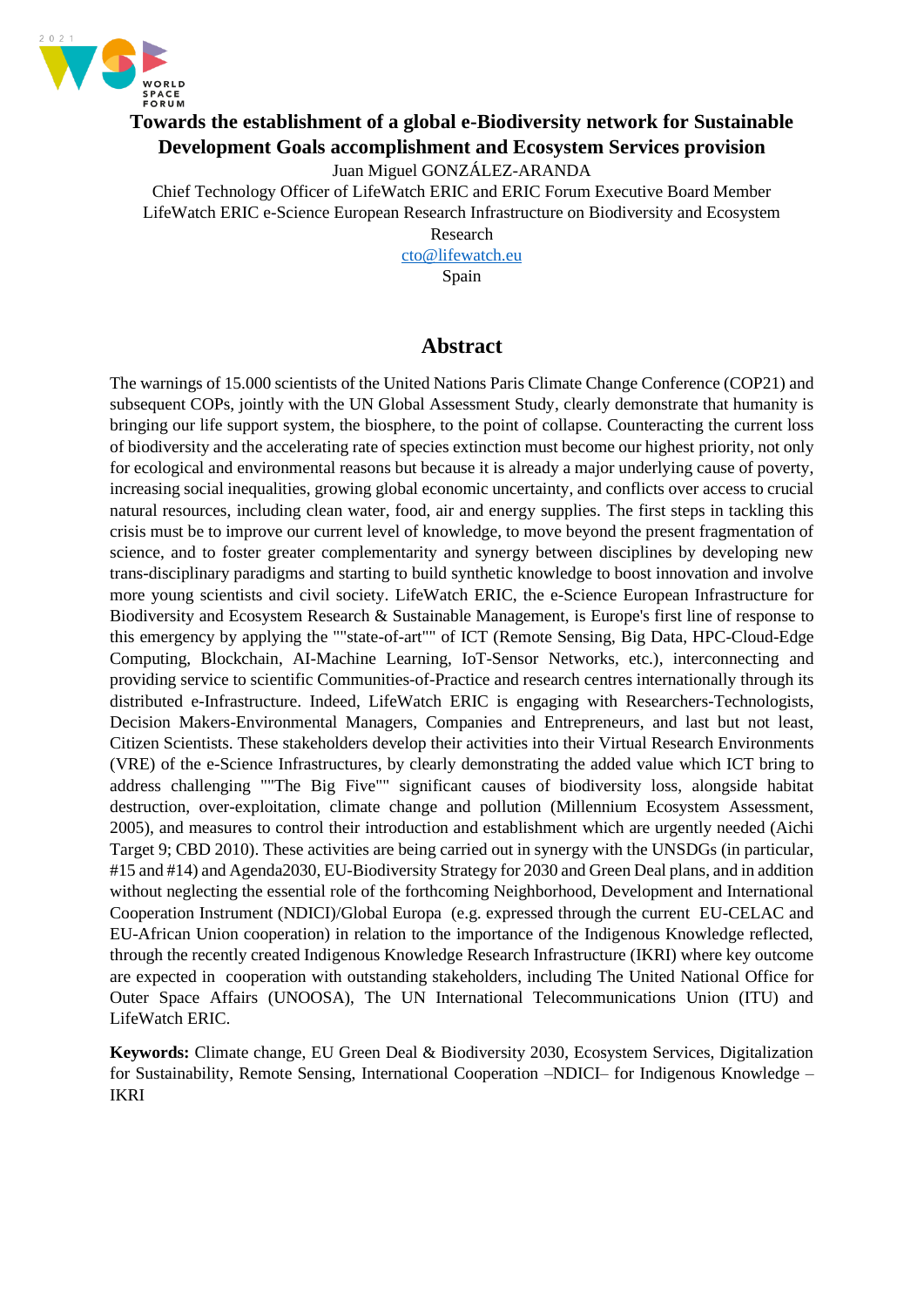

## <span id="page-8-0"></span>**SESSION V: RECOMMENDATIONS, INNOVATIVE AND NEW APPROACHES**

**Monitoring emissions from space: rationale and way forward** Evgeniia DROZHASHCHIKH

<span id="page-8-1"></span>Deputy Head of Asia Pacific Division, Department of Multilateral Economic Cooperation Ministry of Economic Development of the Russian Federation [drozhashchikhev@economy.gov.ru](mailto:drozhashchikhev@economy.gov.ru)

Russian Federation

## **Abstract**

As the climate change issues come to the fore of the global agenda, with the empirical evidence provided vividly by the IPCC and other stakeholders, the more countries launch long-term emissions reduction programs with some economies making ambitious net zero commitments. At the center of these efforts are both non-market and market-based tools, the latter creating an actual emissions price. According to the ADB, as of now there are at least 64 carbon pricing instruments covering about 21.5% of GHG emissions globally. The analysis conducted by PwC and WEF indicates that if made international, a carbon price could help keep temperatures from rising above 2°C. This is a very lucrative scheme, especially amidst severe challenges of compromising the "fossil fuels" language on a multilateral basis. With divergences relating to the scope of countries' carbon pricing instruments, coverage of emissions and procedural rules, there is a clear similarity in the need to back them up with systems ensuring accurate monitoring (and further verification) of emissions reduction. Whether these be direct bilateral cooperation of the Parties or the UN-wide mechanism with a separate rulebook on designing emissions reduction activities – both require adequate technical solutions. Most preferably – interoperable solutions, since common international standards and principles of climate monitoring are essential for synchronizing domestic efforts, creating transparent and predictable environment for public and private entities, boosting investments into globally recognized sustainable projects. In this vein, several space actors including Russia, USA, ESA, and Canada have already unveiled programs of monitoring specifically GHG emissions from space, to complement their Earth Observation systems and groundbased infrastructure for overseeing changes in natural ecosystems. Remarkably, as the exchange of respective plans at "space" session in Glasgow demonstrated, it is not the case that any of the systems will uniquely cover the demand for monitoring global emissions (at least in the near future). Initiated activities range in geographical scope, gases tracked, frequency of data publication, customers served. The diversity of operational objectives is multiplied with lacking unanimity in regard to methodology of processing and interpreting data received from outer space. Multilateral cooperation, therefore, comes as the most viable solution that could let the global community (1) objectively and comprehensively measure the progress, and consequently (2) build sophisticated mitigation and adaptation policies, including carbon pricing mechanisms, based on these measurements. Platforms like UNOOSA, as well as Group of Twenty, APEC and other formats having incorporated the "climate/space" nexus in their agenda could undoubtedly contribute to the debate.

**Keywords:** emissions reduction, carbon pricing, monitoring, multilateral cooperation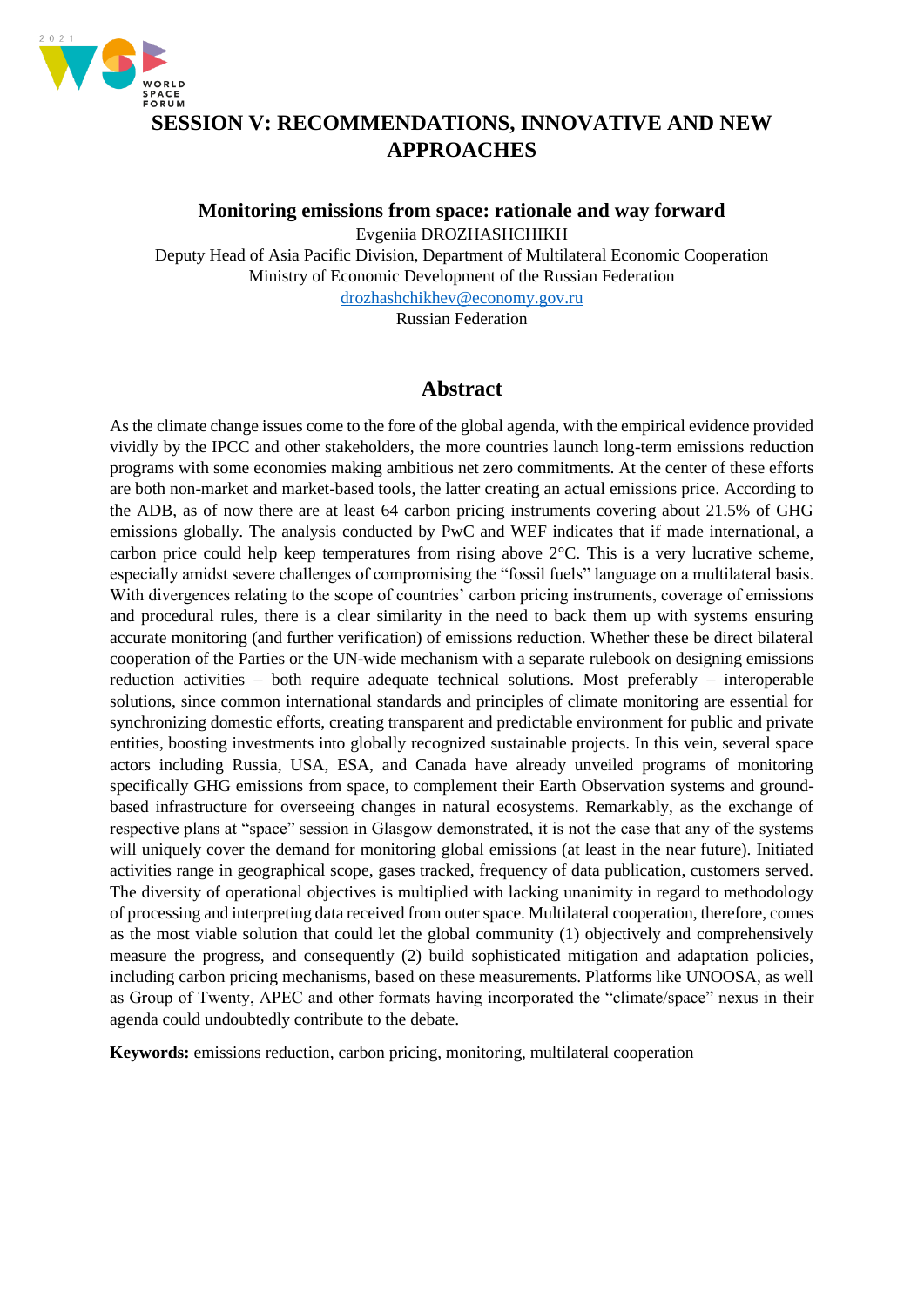

## <span id="page-9-0"></span>**Sky Indicators x Climate: A Noctilucent Cloud Observation Approach Toward Climate Monitoring**

Yvette GONZALEZ Bioastronautics Researcher International Institute for Astronautical Sciences [yvette.ggs@gmail.com](mailto:yvette.ggs@gmail.com) Germany

Adrien MAUDUIT Space Weather Specialist and Astrophotographer Night Lights Films [nightlightsfilms@gmail.com](mailto:nightlightsfilms@gmail.com) Norway

## **Abstract**

On August 9, 2021, the Intergovernmental Panel on Climate Change indicated that human influence has warmed the atmosphere, ocean, and land. The report attempts to improve the understanding of this influence on a range of climate characteristics causing change. These characteristics are limited, and any future predictive climate models will have to be based on proven causal pathways. Noctilucent clouds (NLCs) might be one such pathway. These upper atmospheric "ice" or "night-shining" clouds may be our only current visual window into changes in the atmosphere altogether, informing our understanding of how increased carbon dioxide and methane drive NLC growth and how that may demonstrate one cause of global temperature increase. They form when water vapor rises to the mesosphere then crystallizes around specks of meteor smoke, floating at approximately 80 kilometers above the ground. For adequate analysis, we need ground observation, balloon-borne imagining, and polar orbiting satellite data to investigate their correlation to climate shifts. In 2017 our team created a Facebook page to collect ground observation photos and videos of these clouds from around the world. This citizenscience community shares sightings, contributing to a growing body of data that our team organizes, analyzes, and quantifies. This methodology has gradually improved the quality of data collected, increased the frequency of reporting, and enabled us to compare findings with outcomes from the Polar Suborbital Science in the Upper Mesosphere research, Polar Mesospheric Cloud Turbulence imaging campaigns, and the Aeronomy of Ice in the Mesosphere satellite missions. Through a seasonal comparison of ground observations and a trend analysis, we combine various space technologies to discern if the presence of NLCs with measurable concentrations of carbon dioxide and methane in the troposphere are connected to climate shifts in the lower atmosphere. This project puts transformative and accessible power into the hands of citizens cooperating across the planet, working towards achieving several of the Sustainable Development Goals, notably Goal 13 "Climate Action". Ultimately, NLCs might help us better inform strategies for adaptation and resilience. Our project serves as an affordable and scalable approach relevant for all stakeholders.

**Keywords:** Citizen-Science, Atmosphere, Climate, Space4Climate Action, International Collaboration, Space-based Applications